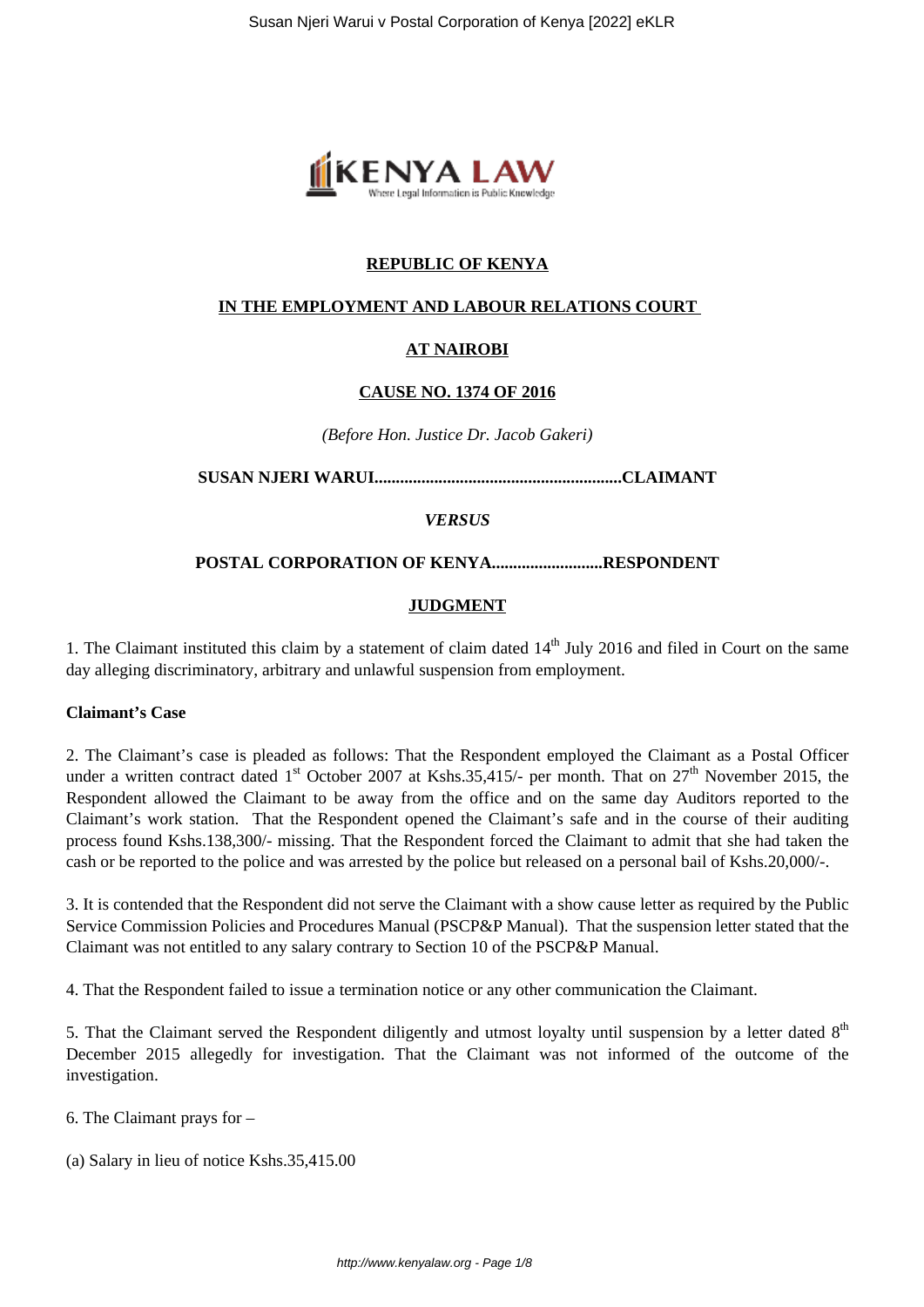### (b) Compensation for unfair termination

(35,415 x 12) Kshs.424,980.00

## **Total Kshs.460,395.00**

(c) Declaration that termination of employment and/or dismissal was unfair.

(d) Costs of this claim.

## **Respondent's Case**

7. The Respondent responded to the claim by filing its response on to the memorandum of claim on  $9<sup>th</sup>$  September 2016.

8. The Respondent avers that on  $27<sup>th</sup>$  November 2015 a team comprising Caroline Sheshe, JMK Kabira, Monica Mauti, Margaret Kiambi and Jacinta Musyoka visited the Loitokitok Post Office Branch unannounced and the Claimant was irregularly absent from the duty station without any paperwork and had deposited her keys to the safe with the Postmaster, Mr. Benard Kihima without a formal handover.

9. That efforts by the team and the Postmaster to reach the Claimant on her cell phone no. 0723 111 316 fell through. That the team accessed the Claimant's safe in the presence of the Postmaster and their initial investigation uncovered *prima facie* evidence of financial discrepancies and malpractices.

10. Subsequently, the Internal Investigation Officer, Mr. James Mwenze and Mr. Charles Sevu joined in the Inspection Team. The combined team of eight found instances of misrepresentation, misreporting, concealment, shortage/missing and lost funds amounting to Kshs.138,300.64.

11. That on 1<sup>st</sup> December 2015, Mr. Charles Sevu engaged the Claimant who requested for time to make good the deficit as she had admitted and signed the same as a shortage.

12. Relatedly, an Interim Inspection Report was prepared on 1<sup>st</sup> December 2015. That on 3<sup>rd</sup> December 2015, the Investigator, Mr. James Mwenze interviewed the Claimant and she recorded a statement where she confessed and acknowledged the loss of Kshs.138,000.64 and pledged to refund the same. That on the same day, the matter was reported to the Loitokitok Police Station, Vide OB No. 21/03/12/15.

13. That by a letter 8<sup>th</sup> December 2021, the Claimant was suspended from duty pending further investigations and disciplinary process for the loss of the employer's funds.

14. It is further averred that the final audit report dated 23<sup>rd</sup> March 2016 was availed in July 2016 showing financial impropriety by the Claimant.

15. That a notice to show cause was issued on  $27<sup>th</sup>$  July 2016 but the Claimant declined to honour it since she had already filed the suit herein

16. That the said funds have not been repaid.

17. It is further averred that –

(i) The Claimant was not coerced to make the statement dated  $1<sup>st</sup>$  December 2015 and  $3<sup>rd</sup>$  December 2015.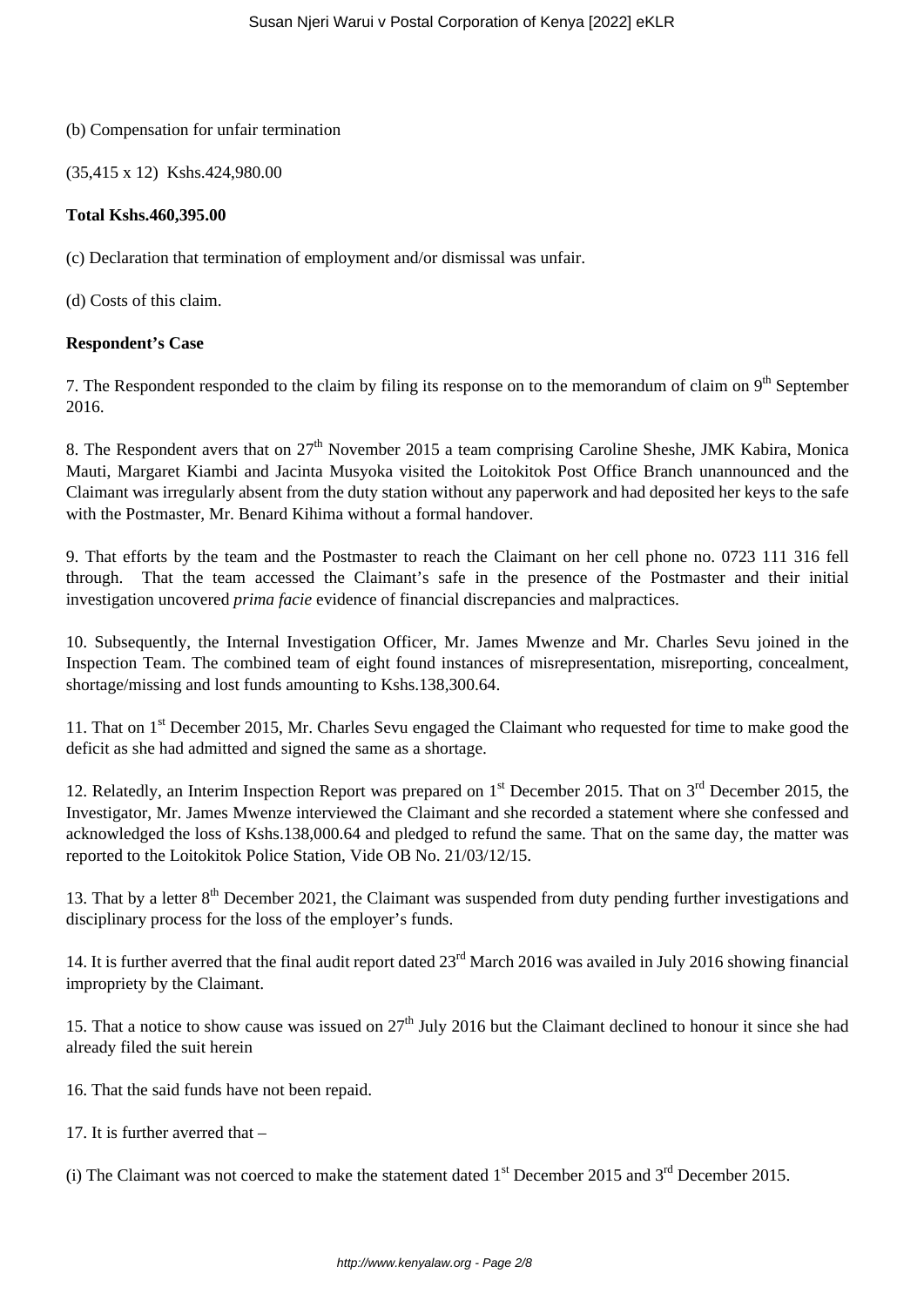(ii) Respondent merely reported the Claimant to the police for further action.

(iii) By refusing to accept and/orcollect the notice to show cause, the Claimant declined to be subjected to due process.

(iv) The Claimant filed a suit prematurely which frustrated the Respondent's disciplinary process against her.

(v) The Claimant continued to enjoy all other fringe benefits including medical cover, personal accident insurance cover, benevolent fund, etc.

18. The Respondent prays for dismissal for the Claimant's suit with costs.

19. The Claimant filed a reply to the Respondent's response to the claim on  $27<sup>th</sup>$  January 2017. She averred that the date of employment was 1<sup>st</sup> October 2007 and that she had been granted permission by the controlling officer to be away on the material day as the internal audit report indicated.

20. It is also averred that the process to conduct the auditing was unprocedural. That her signature had been obtained by coercion and threats of arrest which eventually took place.

21. It is further averred that the suspension from duty was unprocedural. That the notice to show cause was prompted by the Claimant's suit and was thus unprocedural and had been overtaken by events.

22. That the Claimant filed the action to protect her labour rights since the Respondent did not appear interested in bringing the matter to its logical conclusion, yet the Claimant had children and no other source of income.

23. That, the Claimant avers that the suspension on  $8<sup>th</sup>$  December 2016 was not meant to keep her out of employment but for investigations which took inordinately long to conclude.

24. The Claimant further testified that the inordinate suspension violated the Constitution of Kenya. Finally, it is averred that an employee on suspension remained an employee.

## **Evidence**

25. The Claimant adopted her written statement and was cross examined. She confirmed that she received the suspension letter on 23<sup>rd</sup> January 2016 and the reason for suspension was indicated. That she was invited for a disciplinary hearing on  $27<sup>th</sup>$  July 2016 after she had filed the case and did not attend. That she was suspended with no pay.

26. The Witness further confirmed that she did not contest the amount indicated as missing and she signed the shortage form on 1<sup>st</sup> December 2015 freely and admitted to a shortage of Kshs.138,300/-.

27. That she was arrested on  $10^{th}$  December 2015 and paid a cash bail of Kshs.20,000/- to await the audit report to be availed to the police for purposes of charging the Claimant. That the police had not been given the report by the date of the hearing on  $26<sup>th</sup>$  October 2021 and the police have retained the Claimant's cash bail.

28. That the notice to show cause was unprocedural and was prompted by the Claimant's suit, seven months after the suspension without pay. That she had filed the suit to protect her labour rights after finding out that the Respondent was no longer interested in the issue of suspension yet she had no other source of income and had children and medical bills and depended on well-wishers.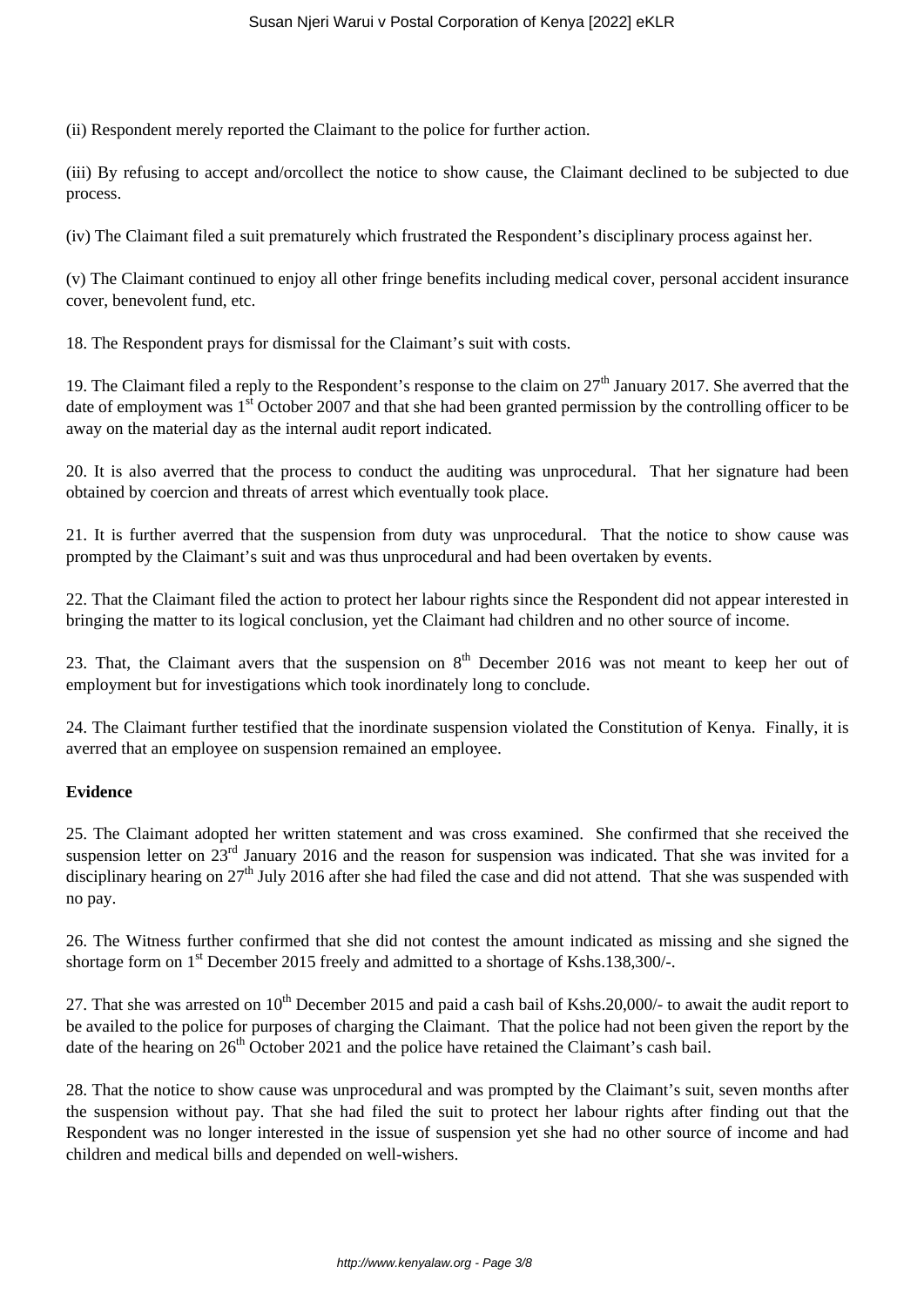29. **RW1, MR, JAMES NZAVI MWENZE** was cross examined on his written statement. He confirmed that he was unsure whether the Claimant was irregularly out of office on the material day. He testified that he was not in Human Resource but explained the handover procedure. He stated that the amount found as missing was Kshs.135,760.64 as per the Audit Report dated  $23<sup>rd</sup>$  March 2016.

30. He told the Court that he reported the matter to the police on 3rd December 2015 and wrote to the DCIO Kajiado South on 4<sup>th</sup> December 2015 on the strength of the revelations made by the Inspection team from Nairobi that Kshs.138,300.64 was missing but the amount came down to Kshs.135,760.64 when audited by a professional. He confirmed that the Postmaster who had a shortage paid the sum but was later terminated.

31. He confirmed that he had interviewed the Claimant and recorded the statement which the Claimant signed voluntarily on  $3<sup>rd</sup>$  December 2015. The Witness also confirmed that on  $25<sup>th</sup>$  November 2015, the Claimant's Mpesa Line had a balance of Kshs.49,264.00 but her books had a float of Kshs.184,000/- signed by the Claimant on 1<sup>st</sup> December 2015. That the Claimant admitted the shortage when interviewed by the Witness.

32. That the inspection was carried out in the absence of the Claimant since she had handed over to Mr. Kihima on account of emergency leave.

33. **RW2, BEATRICE CHEMISU CHELIMO** adopted the written statement. On cross examination the witness testified that the suspension letter was effective  $8<sup>th</sup>$  December 2015 although it was served on the Claimant on  $22<sup>nd</sup>$ December 2015. The Witness also confirmed that the Claimant was suspended in accordance with the Human Resources Circular No. 7B of 2009 of the Respondent. The Witness further confirmed that an employee on suspension enjoyed medical cover only.

34. Finally, the Witness confirmed that the notice to show cause was dated  $27<sup>th</sup>$  July 2016 and that the Claimant was procedurally dismissed on  $9<sup>th</sup>$  January 2017.

35. Both parties did not file submissions.

# **Determination**

36. After careful consideration of the pleadings, documents on record and evidence the issues for determination are: -

a) Whether the Claimant was constructively dismissed;

b) Whether the Claimant is entitled to the reliefs sought.

37. It is common ground that the Respondent suspended the Claimant on 8th December 2015 "*pending in depth investigation and finalization of your case*". The letter was explicit that *"while on suspension you will receive no salary until the suspension, is lifted …"*

38. For unexplained reason, the Respondent did not revert to the Claimant in anyway until late July 2016 after the Claimant had filed the claim herein, when it purported to issue a notice to show cause. It is noteworthy that the audit report on fraud at Loitokitok Post Office was finalised on 23rd March 2016.

39. Intriguingly, the one and half page report took 3½ months to prepare and four months to be acted upon by the Respondent. It took the Respondent a total of 7 months and 19 days to notify the Claimant the next course of action, the notice to show cause.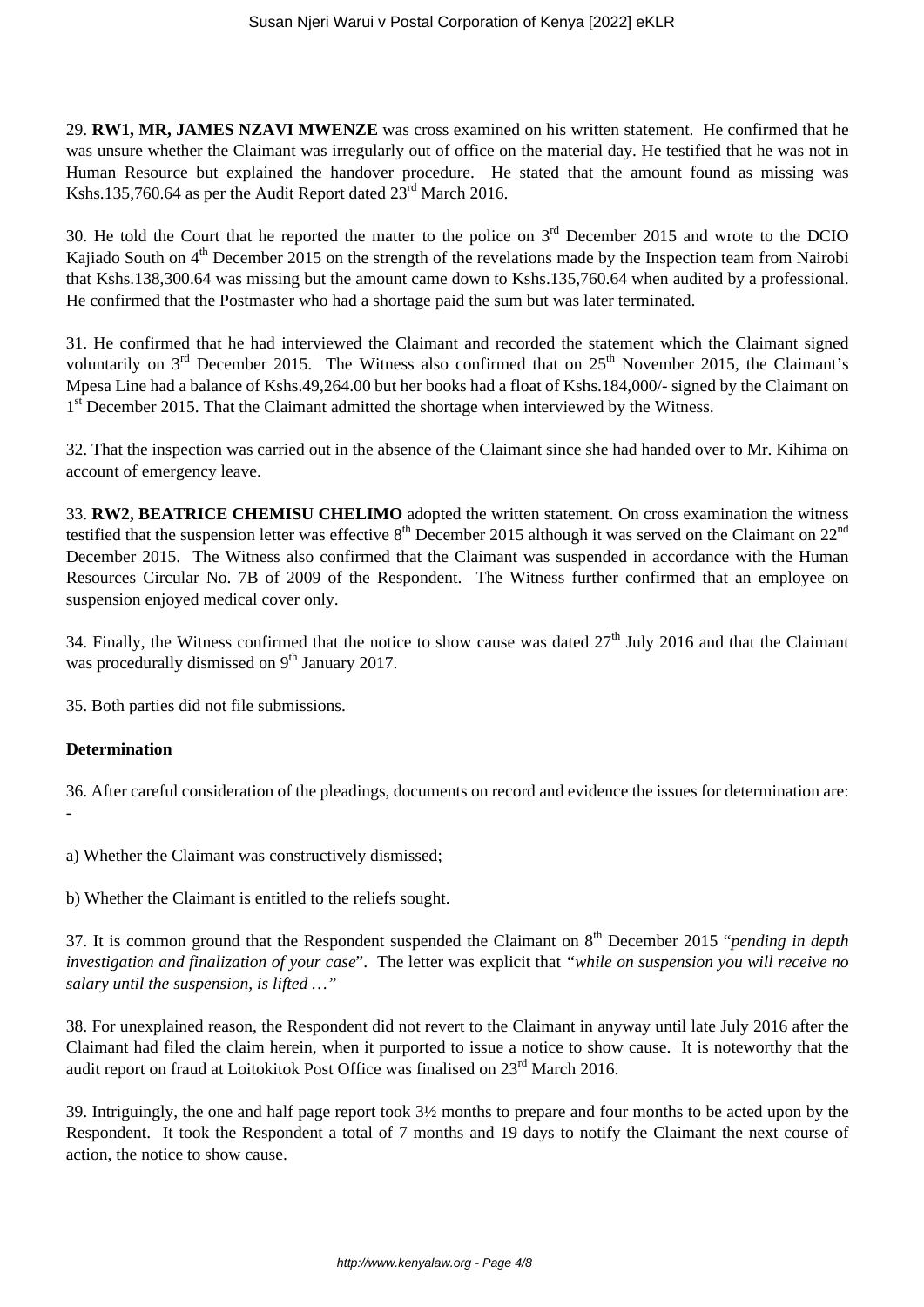40. On her part, the Claimant did not sit pretty for a notice to show cause or termination in January 2017. She instituted a suit against the Respondent for unlawful termination. Question is whether the Claimant was unfairly terminated.

41. Although the Employment Act has no provision on constructive dismissal, the principle is recognised by the common law and is anchored under Article 41(1) of the Constitution of Kenya, 2010 which provides that –

#### **"Every person has the right to fair labour practices."**

42. The principle of constructive dismissal was defined by Lord Denning in **Western Excavating ECC Ltd v Sharp [1978] 2WLR 344** as follows –

*"If the employer is guilty of conduct which is a significant breach going to the root of the contract of employment, or which shows that the employer no longer intends to be bound by one or more of the essential terms of the contract, then the employee is entitled to treat himself as discharged from any further performance. If he does so then he terminates the contract by reason of the employer's conduct. He is constructively dismissed. The employee is entitled in those circumstances to leave at the instant without giving any notice at all or, alternatively, he may give notice and say he is leaving at the end of the notice. But the conduct must in either case be sufficiently serious to entitle him to leave at once. (See also Nottinghamshire County Council v Meikle [2005] ICRI")* 

43. The Court of Appeal elaborated the principles of constructive dismissal and laid down its key elements and tests in its seminal decision in **Coca Cola East & Central Africa Limited v Maria Kagai Ligaga [2015] eKLR.** The Court expressed itself as follows: -

*"The key element in the definition of constructive dismissal is that the employee must have been entitled or have the right to leave without notice because of the employer's conduct. Entitled to leave has two interpretations which gives rise to the test to be applied. The first interpretation is that the employee could leave when the employer's behaviour towards him was so unreasonable that he could not be expected to stay - this is the unreasonable test. The second interpretation is that the employer's conduct is so grave that it constituted a repudiatory breach of the contract of employment - this is the contractual test. The contractual test is narrower than the reasonable test."*

44. The Court adopted and affirmed the contractual test approach as explained in **Western Excavating (ECC) Ltd v Sharp (supra)**. The Court further observed that –

*"This means that whenever an employee alleges constructive dismissal, a court must evaluate if the conduct of the employer was such as to constitute a repudiatory breach of the contract of employment. Whether a particular breach of contract is repudiatory is one of mixed fact and law…" In constructive dismissal, the issue is primarily the conduct of the employer and not the conduct of employee – unless waiver, estoppel or acquiescence is in issue…"*

45. The principle of constructive dismissal has been applied in legions of decisions, one of which is **Joseph M. Kivilu v Kenya National Examination Council [2021] eKLR** where the Claimant had been sent on indefinite suspension without salary from 29<sup>th</sup> March 2016 and resigned on 24<sup>th</sup> March 2017. The Claimant had worked for six years. The Court awarded maximum compensation.

46. In the instant case, the Claimant was suspended on  $8<sup>th</sup>$  December 2015 for purposes of investigation, was arrested on  $10<sup>th</sup>$  December 2015 but was not charged and has not been charged since then. The Respondent relied on paragraph 1(ix) entitled *"Suspension from Duty"* of its antiquated Human Resource Circular No. 7"B" of 2009 as opposed to the more progressive **Public Service Commission Policies & Procedure Manual** available to all state bodies as a fallback position. The circular relied upon had no time frame when an employee was suspended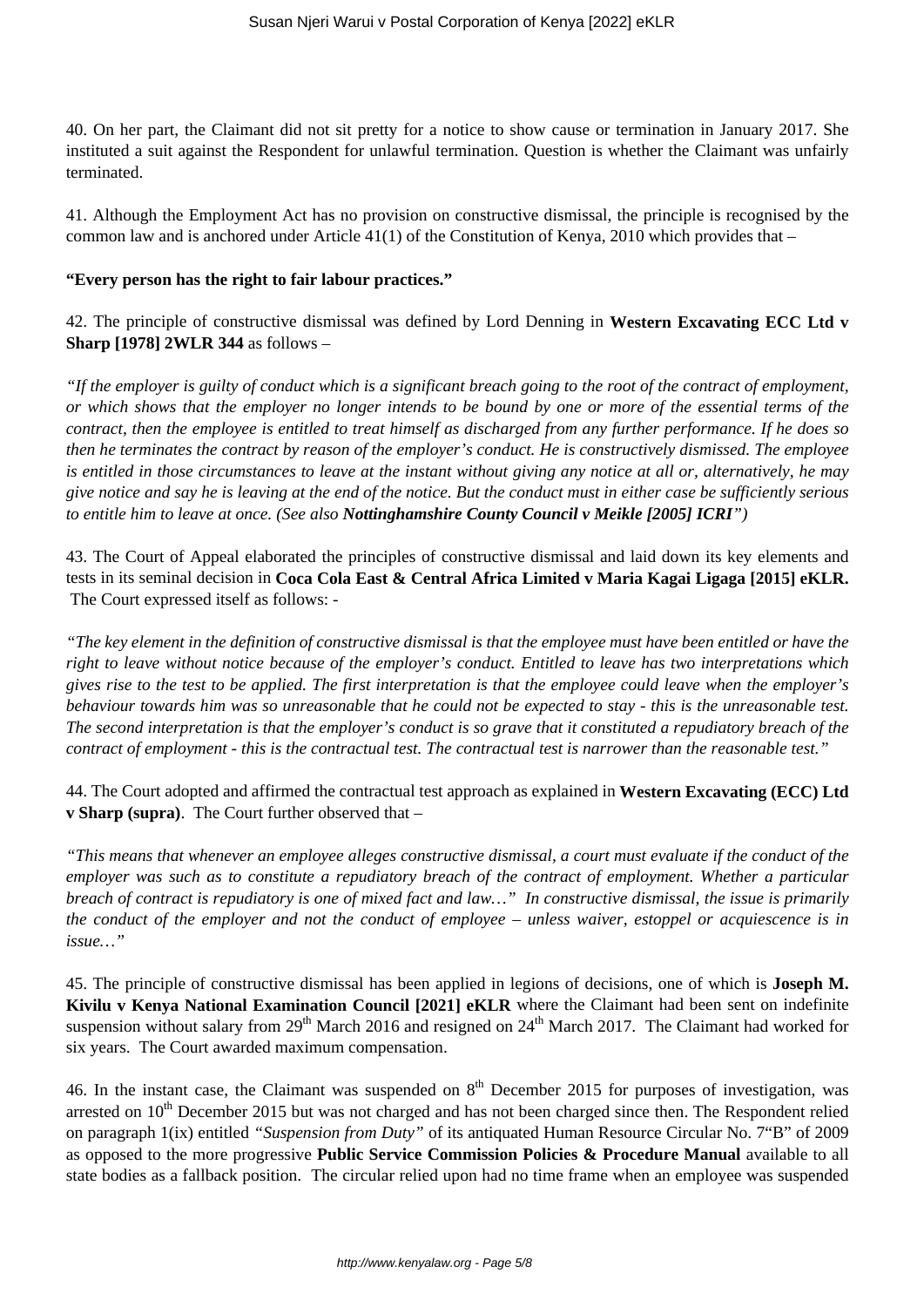from duty.

47. It took the Respondent three months and 15 days to finalise the internal audit report on the alleged fraud and/or misappropriation of funds and the report did not fundamentally change the findings of the Inspection Team and no communication was forthcoming until the Claimant filed the instant case.

48. The absence of communication by the Respondent from  $8<sup>th</sup>$  December 2015 to 27<sup>th</sup> July 2015 is sufficient evidence that the Respondent did not consider itself bound by the contract of employment with the Claimant and the Claimant was entitled to treat herself as constructively dismissed. Keeping an employee on suspension for more than six months would generally not qualify as fair labour practice as contemplated by Article 41 of the Constitution of Kenya, 2010.

49. For the foregoing reasons, it is the finding of the Court that the Claimant was constructively dismissed. The purported dismissal by the Respondent on 9<sup>th</sup> January 2017 was a face saving gimmick and is laughable.

50. On reliefs, the Claimant prays for –

## **(a) Declaration that the termination of the Claimant's employment and/or dismissal was unfair**

51. Having found that the Claimant was constructively dismissed, a declaration hereby issues that the Claimant's termination of employment was unfair.

## **(b) Declaration that the Respondent fundamentally breached their statutory obligations under the Constitution of Kenya, 2010 and the Employment Act, 2007**

52. Having found that the Claimant was constructively dismissed, it is declared that the Respondent was in breach of the Constitution of Kenya, 2010 and the Employment Act, 2007.

#### **(c) An order directing and/or compelling the Respondent to pay the sum of Kshs.406,395/- comprising**

## **i) Salary in leu of notice Kshs.35,415.00**

## **ii) Compensation for unfair termination (35,415 x 12) Kshs.424,980.00**

53. Based on the findings, the Court has taken into account the following –

(i) The Claimant had served the Respondent for over 8 years, which is reasonably long and wished to continue

as evidenced by the prayer for reinstatement.

(ii) The Claimant had no previous warnings or suspension.

(iii) The Claimant was arrested before the Respondent had conducted investigations on the alleged improprieties and is yet to be charged

(iv) As the Claimant's reply to the Respondent's response avers, which was confirmed in Court on  $30<sup>th</sup>$  September 2021, the Claimant is a single mother of two and has been out of employment since 2016.

(v) The Claimant contributed to the suspension and eventual dismissal.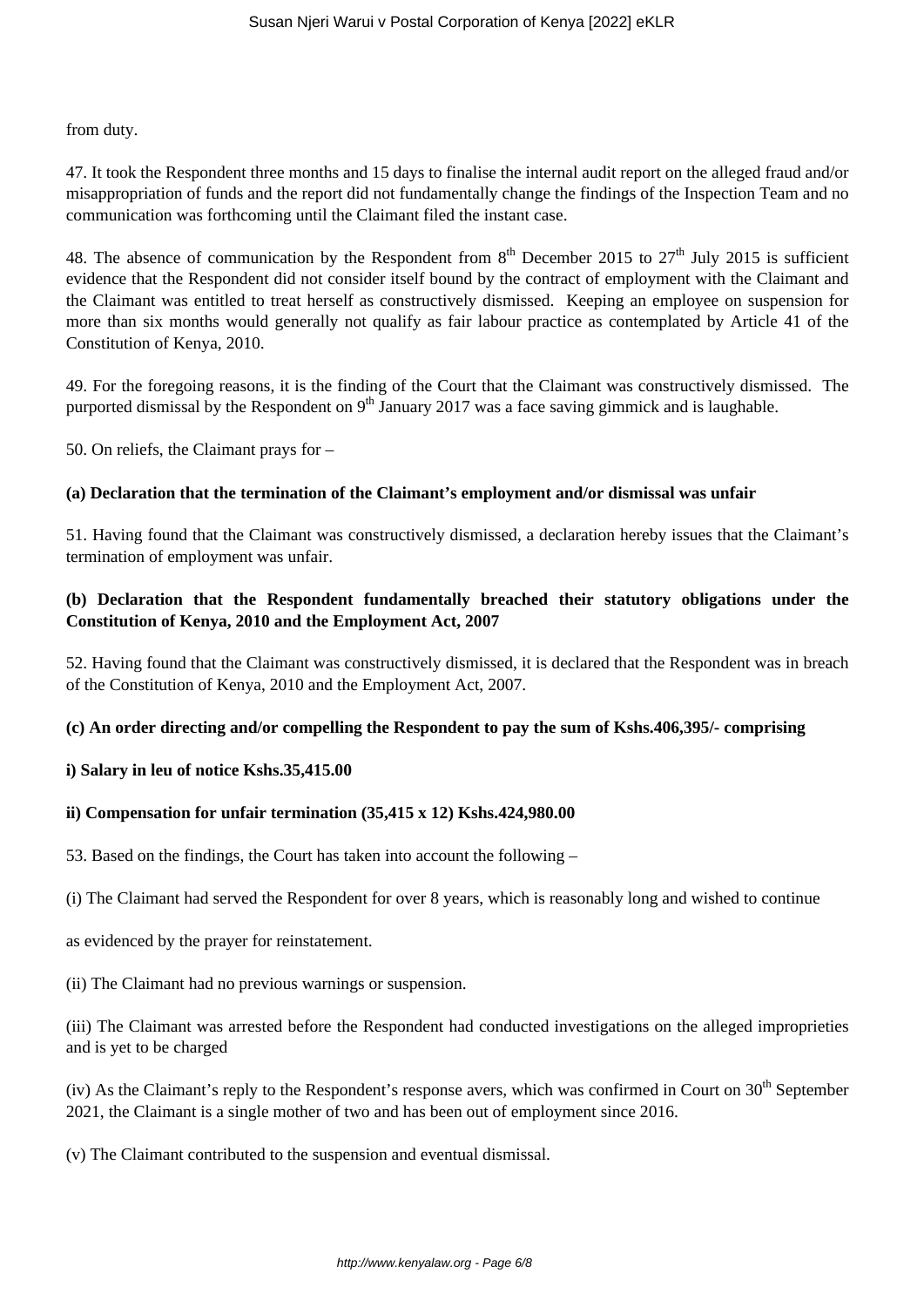54. In the circumstances, the equivalent of 8 months' salary is fair, **Kshs.283,230.00/-.**

### **(d) That the suspension of the Claimant be lifted and she be reinstated to her position of employment**

55. This prayer is not available on account of Section 12(3)(vii) of the Employment and Labour Relations Court Act, 2011. It has been overtaken by events and is accordingly **dismissed.**

### **(e) That the allowances due to the Claimant are paid by the Respondent**

56. The allowances contemplated are neither identified nor particularized and the Claimant adduced no evidence to that effect or the amounts due. The claim is **disallowed.**

#### **(f) Costs**

57. Notwithstanding the fact the prayers for costs is wrongly worded, the Claimant is not qualified for costs under the Advocates Remuneration Order. The claim is **disallowed.**

## 58. **Accordingly, judgment is entered for the Claimant for the sum of Kshs.318,735/-.**

59. Interest at Court rates from the date of judgment till payment in full.

60. It is so ordered.

# **DATED, SIGNED AND DELIVERED VIRTUALLY AT NAIROBI ON THIS 6TH DAY OF JANUARY 2022**

#### **DR. JACOB GAKERI**

#### **JUDGE**

#### **ORDER**

In view of the declaration of measures restricting court operations due to the COVID-19 pandemic and in light of the directions issued by His Lordship, the Chief Justice on  $15<sup>th</sup>$  March 2020 and subsequent directions of  $21<sup>st</sup>$  April 2020 that judgments and rulings shall be delivered through video conferencing or via email. They have waived compliance with **Order 21 Rule 1** of **the Civil Procedure Rules**, which requires that all judgments and rulings be pronounced in open court. In permitting this course, this court has been guided by Article 159(2)(d) of the Constitution which requires the court to eschew undue technicalities in delivering justice, the right of access to justice guaranteed to every person under Article 48 of the Constitution and the provisions of **Section 1B** of the **Civil Procedure Act (Chapter 21 of the Laws of Kenya)** which impose on this court the duty of the court, inter alia, to use suitable technology to enhance the overriding objective which is to facilitate just, expeditious, proportionate and affordable resolution of civil disputes.

## **DR. JACOB GAKERI**

## **JUDGE**

COMMONS While the design, structure and metadata of the Case Search database are licensed by Kenya Law under a Creative Commons Attribution-ShareAlike 4.0 International, the texts of the judicial opinions contained in it are in the public domain and are free from any copyright restrictions.